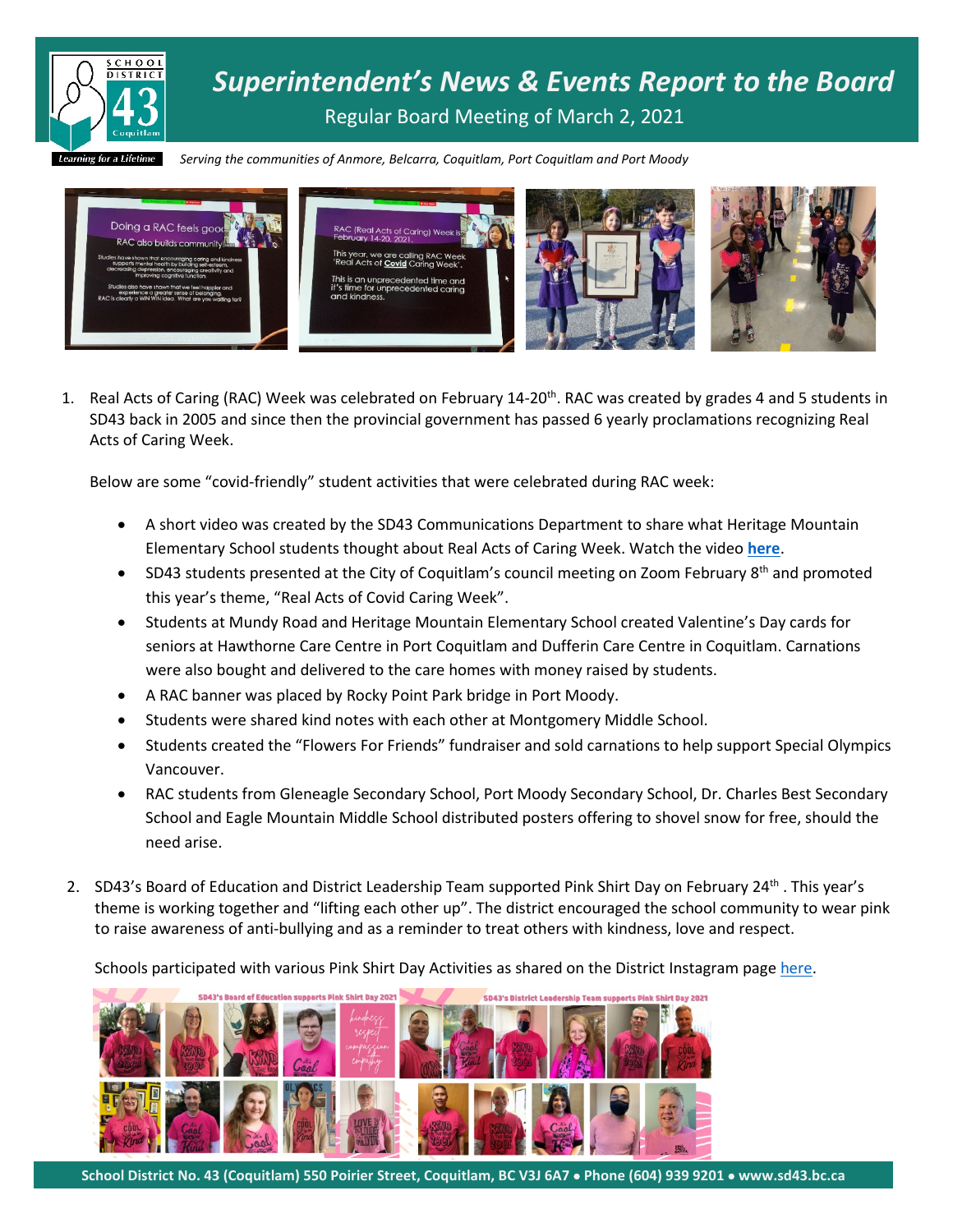

*Superintendent's News & Events Report to the Board* Regular Board Meeting of March 2, 2021

*Serving the communities of Anmore, Belcarra, Coquitlam, Port Coquitlam and Port Moody*

- 3. February was Black History Month, and many classes and schools took advantage of the many resources available to explore Black History in Canada. To learn more, the online *[Canadian Encyclopedia](https://www.thecanadianencyclopedia.ca/en/)* is a great place to start. It has [a collection dedicated to Black History](https://www.thecanadianencyclopedia.ca/en/collection/black-history-in-canada) that includes numerous articles about outstanding Canadians.
- 4. Terry Fox Secondary School's STEAM Program, a project-based, enriched Math and Science cohort program for students entering Grade 9 this September, is one of the recipients to receive a \$10,000 Best Buy Tech Grant. The grant will be used to empower students and gain new technology skills through the purchase of new computers and digital devices. Exciting news to start the launch of their new program!



Left Picture: (Mr. Haerdi, Ms. Ueda, Mr. Csuka, Ms. Amin) (Instructing Teachers Left to Right) (Ms. Myles, Mr. Csuka, Mr. Starr (Principal), Mr. Cheng) (Supporting Teachers)

5. On February 26<sup>th</sup>, ten Gleneagle Secondary School Con-X Leadership students spent the night sleeping outside with only a piece of cardboard to reflect, raise awareness and help support homeless youth in Vancouver. They have also shared their experiences after sleeping out with a short video **[here.](https://www.sd43.bc.ca/Lists/Documents/Sleepout%20Final%20(short).mp4)**

Donate to the 8th annual Gleneagle Sleep Out: Student Edition page to help Covent House provide shelter for more homeless youth in Vancouver **[here](http://ow.ly/4te150DKcel)**.



6. On February 17<sup>th</sup>, Banting Middle School Learning Commons celebrated "I Read Canadian Day", a national day to celebrate Canadian books for youth, by decorating the learning commons room and highlighting Canadian authors for the students.